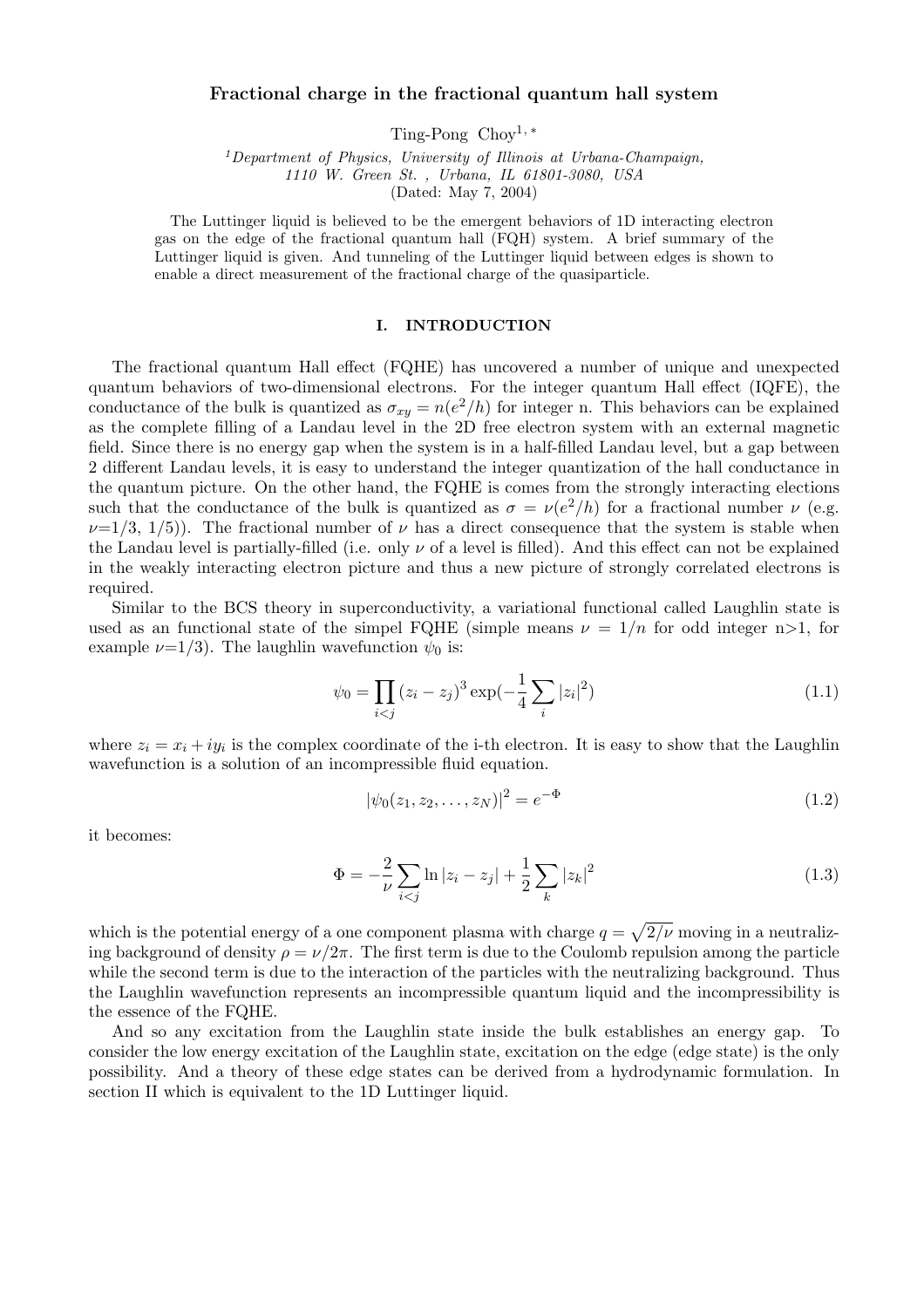

FIG. 1: The hall resistance measured in the 2D electron system with a perpendicular magnetic field. The graph shows that the hall coefficient is fractional quantized with the unit of  $h/e^2$ .[7]

Similar to the BCS theory in superconductor, the Laughlin state is the variational function which can be used to describe the fractional quantum system.[1] Laughlin suggested that the quasiparticle in the FQHE carry fractional charge. Despite the overall success of Laughlin theory, a direct and convincing experimental measurement of fractional charge is necessary to verifies this theory. So, the measurement of the fractional charge in the fractional quantum hall system becomes important.

This measurement is elusive. It is because the convectional dc transport measurements are insensitive to the charge carrier. In contrast, nonequilibrium noise measurement, such as shot noise, are depended on the absolute magnitude of the carrier's charge. So, a nonequilibrium edge state transport, focusing on the fluctuations in the current and voltage, is proposed to measure the charge of the quasiparticle in FQH system and this experiment showed that the quasiparticle in FQHE has the fractional charge.[3][4]

## II. LUTTINGER LIQUID

#### A. Hydrodynamic formulation

Like a classical incompressible fluid, it is expected the variation of the density on the edge is much easier than that inside the bulk. So, the existence of the edge excitation in the Laughlin is quite natural. Using the 1D edge density  $\rho(x)$ , the propagation of the disturbance is derived from the wave equation

$$
\partial_t \rho(x) - v \partial_x \rho(x) = 0 \tag{2.1}
$$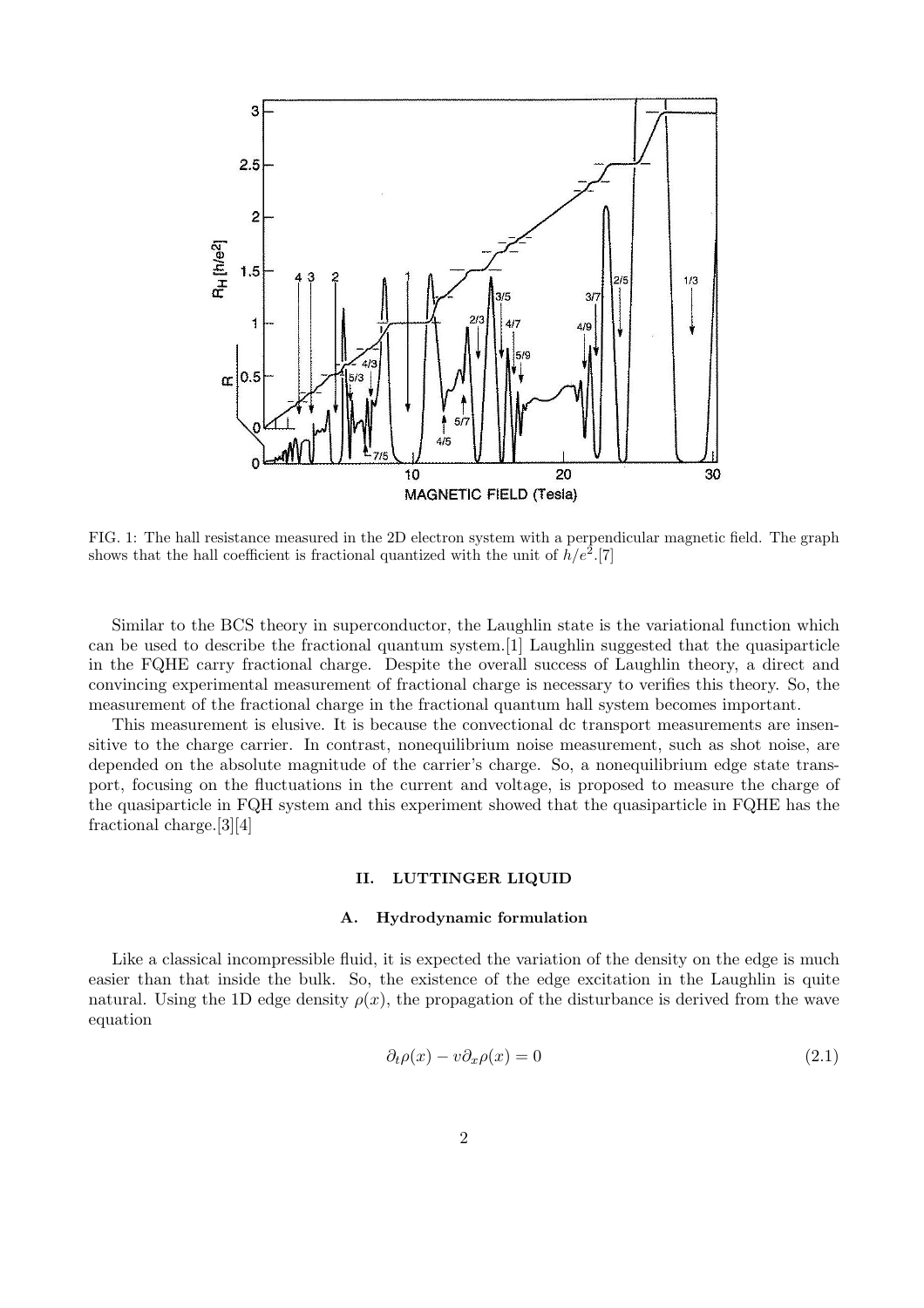In an incompressible fluid, the vanishing of dissipation ( $\sigma_{xx} = 0$ ) and the presence of a non-zero Hall conductance, generates a current along the edge due to the electric field which bounded the quantum fluid:

$$
\overrightarrow{j} = \sigma_{xy}\hat{z} \times \overrightarrow{E} = -\sigma_{xy}\hat{z} \times \nabla V, \overrightarrow{E} = -\nabla V
$$
\n(2.2)

With a vertical magnetic field  $(\vec{B} = B\hat{z})$  and a y-direction confined electric field  $(\vec{E} = -E\hat{y})$ . The



FIG. 2: Edge density plasmon wave at the boundary of a fractional quantum Hall fluid. In the absence of a density disturbance the boundary is depicted as a straight line. In the presence of a plasmon wave at wave vector  $k=\Pi/L$ , where L is the length of the boundary, some regions accumulate excess charge while others suffer a depletion of charge.

electron drift with the velocity  $v = (E/B)c$ . Introducing the vertical displacement  $h(x)$  at position x along the edge, related to the edge density by

$$
h(x) = \rho(x)n, n = \frac{eB}{hc}
$$
\n(2.3)

when eB/hc is the density of a whole Landau level, and thus n is just the average density of the fractional Hall bulk. So, the Hamiltonian associated with the chiral edge wave become:

$$
H = \int dx \frac{1}{2} e\rho(x)h(x)E = \pi \hbar \frac{v}{\nu} \int dx \left[\rho(x)\right]^2 \tag{2.4}
$$

In Fourier space, it becomes:

$$
H = \pi \hbar \frac{v}{\nu} \sum_{q>0} \rho_q \rho_{-q} \tag{2.5}
$$

By equation 2.1, the corresponding wave equation in k space become:

$$
\stackrel{\bullet}{\rho_q} = -ivq\rho_q \tag{2.6}
$$

Consider the Hamilton's equation for the coordinates and momenta, we can identify the generalized coordinates and momenta as:

$$
q_q = \rho_q, p_q = \frac{ih}{\nu q} \rho_{-q} \tag{2.7}
$$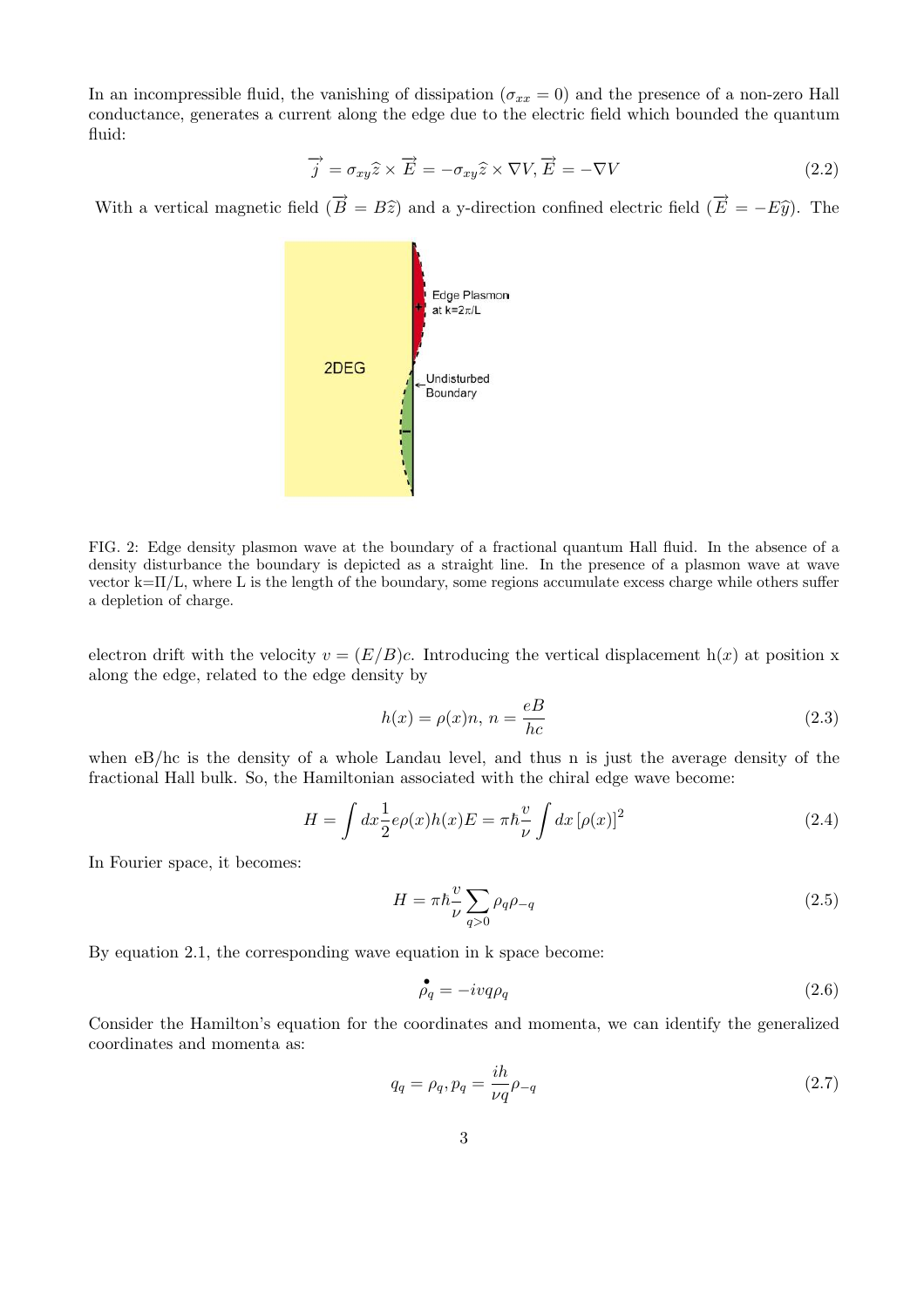Next step is the quantize the Hamiltonian by canonical quantization:

$$
[q_q, p_{q'}] = i\hbar \delta_{q,q'} \tag{2.8}
$$

giving

$$
[\rho_q, \rho_{-q'}] = \frac{\nu}{2\pi} q \delta_{q,q'},
$$
  

$$
[H, \rho_q] = -qv\rho_q
$$
 (2.9)

The above algebra is called the  $(U(1))$  Kac-Moody algebra. The low-lying charge excitation obviously correspond to adding (removing) electrons to (from) the edge. The charge excitation carry integer charge e and are created by electron operators  $\psi^+$  where  $\rho(x) = \psi(x)^+ \psi(x)$  and  $[\psi(x), \psi^+(x')] =$  $\delta(x-x')$ . The above theory of edge excitations is formulated in term of the 1D density operator  $\rho(x)$ . So the central question is to write the electron operator in terms of the density operator. The electron operator on the edge creates a localized charge should also satisfy:

$$
[\rho(x), \psi^+(x')] = \delta(x - x')\psi(x')
$$
\n(2.10)

since  $\rho(x) = \psi(x)^{+} \psi(x)$ . It can show that for  $\psi$  to satisfy all the above constraint. It is given by:

$$
\psi(x) \sim e^{i(1/\nu)\theta}, \text{where } \partial_x \theta = 2\pi \hbar \rho
$$
  

$$
[\theta(x), \theta(x')] = -i\pi \nu \text{sgn}(x - x')
$$
 (2.11)

And the Hamiltonian becomes:

$$
H = \frac{v}{2h\nu} \int dx (\partial_x \theta)^2 = \frac{1}{2\nu} \int dx (\partial_x \theta)^2
$$
 (2.12)

by setting  $v/h=1$  for simplicity. It turns out that

$$
\psi(x)\psi(x') = (-1)^{1/\nu}\psi(x')\psi(x)
$$
\n(2.13)

which imply  $1/\nu$  must be an odd integer, which is the simple fractional quantum Hall. As a summary, it is known that Laughlin wavefunction is the variational ground state of the FQHE. And it satisfies the equation of incompressible hydrodynamics equation. Thus, it is argued that the low energy excitation is only possible on the edge and finally these low energy edge excitation is derived based on the model of classical incompressible hydrodynamics and quantize it finally.

This procedure which convert the fermion (electron  $\phi(x)$ ), to the bosonic-like excitation  $(\psi(x))$  is called bosonization. The quantum liquid with these bosonic excitations is called the Luttinger liquid, as opposed to the Fermi liquid.

There is a large difference between the Fermi liquid and the Luttinger liquid. In a more general formalism of the Luttinger liquid, it is a model of interacting fermions in 1D case and based on the linearization of the energy spectrum near the Fermi wave vector  $k_F$ . 1D is a special case because there are only 2 discrete fermi surfaces (points in 1D case). The low energy excitation is only possible for fermions with wave vector k with  $|k - k_F| \ll 1$  or  $|k - 2k_F| \ll 1$ . This indicates that as the excitation energy approaches zero, there is a forbidden region for electron-hole excitations at  $0 < k < k_F$ , in contrast to the Fermi liquid in 2D or higher dimension.

As a result, the behavior between Fermi liquid and Luttinger liquid is very different. Some of the most significant consequences include the following:

(1) The one-to-one correspondence of the unperturbed k-electron state to the elementary excitations of the interacting system is lost in the Luttinger liquid.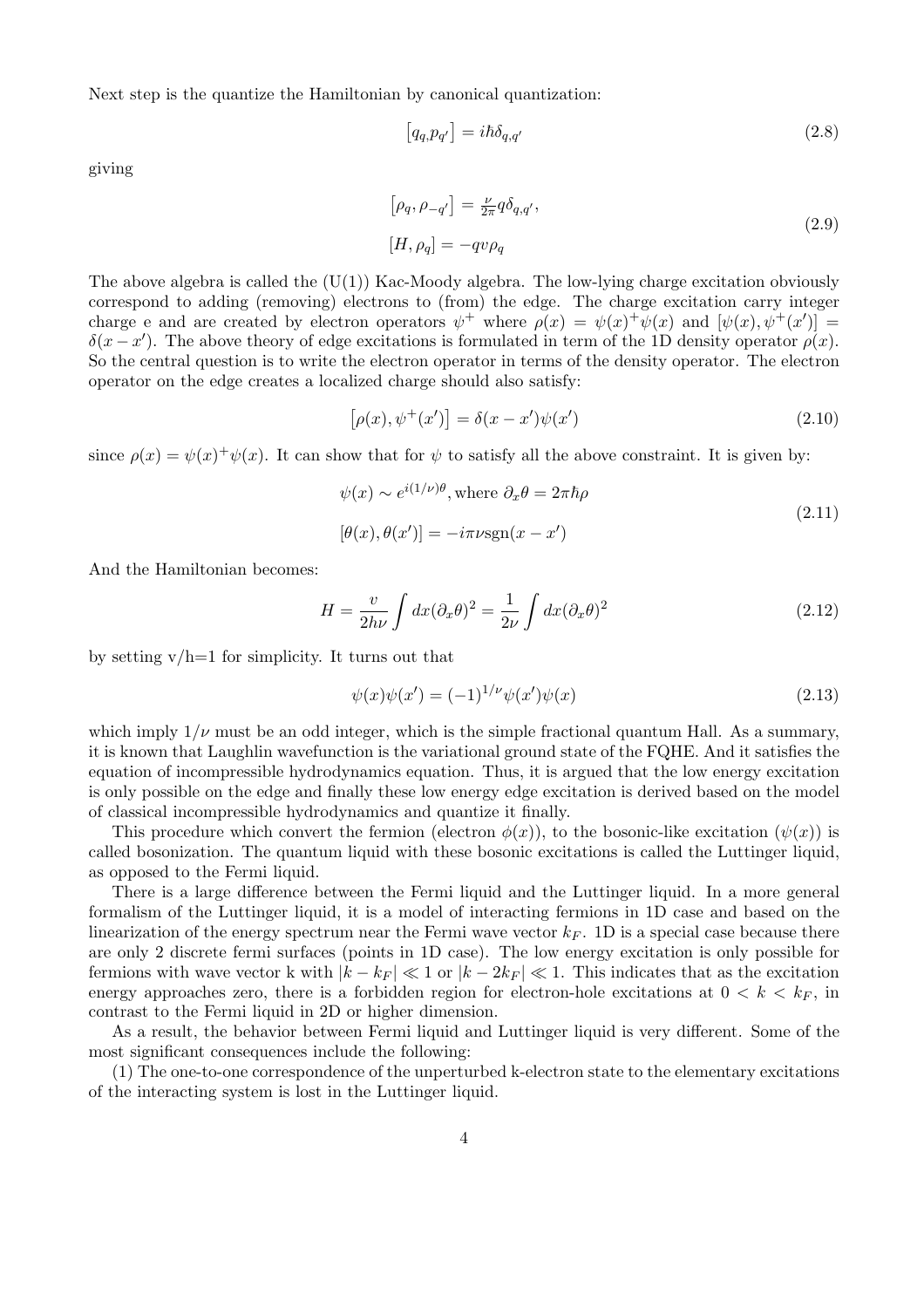(2) The discontinuity of the distribution function for the particle at the fermi surface is lost for the Luttinger liquid. It indicates that in contrast to the Fermi liquid, there is no sharp quasiparticle for  $k = k_F$ .

(3) Power law behavior in the correlation function in Luttinger liquid instead of the exponential one in Fermi liquid. It is not difficult to show that the Green's function of the electron operator becomes:

$$
G(k,\omega) = \langle 0|T\left\{\psi^+, \psi\right\} |0\rangle \propto \frac{(vk+\omega)^{1/\nu-1}}{vk-\omega}
$$
\n(2.14)

Since  $\theta$  is a D=1+1 free massless field with a propagator

$$
\langle 0 | \theta(x, t) \theta(0) | 0 \rangle = \langle 0 | e^{iHt} \theta(x) e^{-iHt} \theta(0) | 0 \rangle
$$
  
\n
$$
= \langle 0 | e^{-v\partial_x t} \theta(x) \theta(0) | 0 \rangle
$$
  
\n
$$
= \langle 0 | \theta(x - vt) \theta(0) | 0 \rangle
$$
  
\n
$$
= -\nu \ln(x - vt) + \text{constant}
$$
\n(2.15)

and the electron Green's function can be calculated as

$$
G(x,t) = \langle T\left\{\psi^+(x,t)\psi(0)\right\}\rangle = \exp\left(\frac{1}{\nu^2}\left\langle\theta(x,t)\theta(0)\right\rangle\right) \propto \frac{1}{(x-vt)^{1/\nu}}
$$
(2.16)

This Green's function leading to a power law of the electron tunneling density of states (DOS) with the exponent value of  $1/\nu - 1$ :

$$
D(\omega) = \int_{-\infty}^{\infty} dk G(k, \omega) \propto \omega^{1/\nu - 1}
$$
\n(2.17)

For simple quantum fluid with  $\nu = 1/3$ , this theory predicts the value 2 for the exponent in the electron tunneling DOS. This is a central result and a dramatic prediction of the chiral Luttinger liquid model of edge dynamics in FQH.

# B. Tunneling of current between edges



FIG. 3: (Left) Schematic of quantum Hall bar with gated constriction (G) separating source from drain. Of interest are nonequilibrium fluctuations in the current, I, and voltage, V, in the presence of an applied sourceto-drain voltage,  $V_{sd}$ .[3] (Right)  $I_0$  is the incoming current,  $I_t$  is the transmitted current and  $I_b$  is the back scattering current in the quantum Hall bar.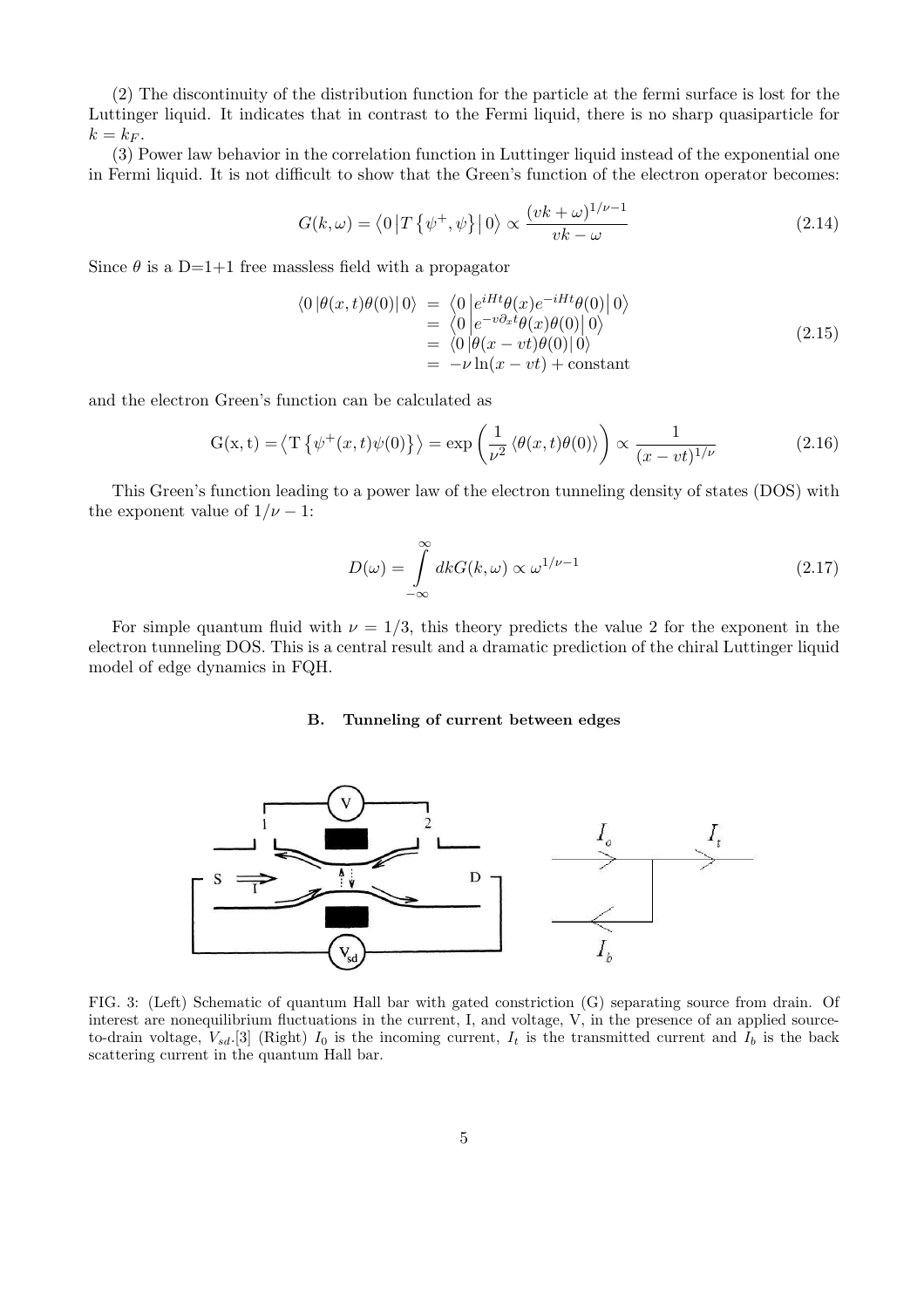In order to measure the charge of the quasiparticle in the FQH system, a non-equilibrium transport theory for the Luttinger liquid is proposed.[3] The set-up of the experiment is shown in fig. 3. A voltage difference,  $V_{sd}$ , is applied across a quantum Hall bar. In the presence of this source drain voltage, the top and the bottom edges which are incident from the drain and source are in thermal equilibrium at chemical potential separated by  $eV_{sd}$ . A gate G is applied at the middle of the Hall bar so that the edge states can tunnel from one to the other at where the gate located (For simple, we assume the gate is applied at  $x=0$ .

As the tunneling occurs, the backscattering of the edge state gives rise to a backscattered current,  $I<sub>b</sub>$  and the transmitted current,  $I<sub>t</sub>$  as shown in fig. 3. As a result, a nonequilibrium current and voltage fluctuation is established. Since the tunneling process involve one excitation each time, the charge of these excitations ( $\nu e$ )can be measured by the shot noise between lead 1 and 2. And it will be shown that the ratio of current noise to the voltage noise in the low frequency limit is simple proportional to the square of the charge of the quasiparticle,  $(\nu e)^2$ .

The fluctuation of current can be characterized by the correlation and response functions:

$$
C_I(\omega) = \frac{1}{2} \int dt e^{iwt} \langle \{I(t), I(0)\}\rangle
$$
  
\n
$$
R_I(\omega) = \frac{1}{2} \int dt e^{iwt} \langle [I(t), I(0)]\rangle
$$
\n(2.18)

and similar for the voltage. In equilibrium at temperature T, there are related by the fluctuationdissipation theorem,  $C(\omega) = \coth(\hbar w/2k_BT)R(\omega)$  but not the case in nonequilibrium.

To derive the relation between the correlation and the response functions, from section IIA, we get the Lagrangian  $L = 1/2\nu \int dx (\partial_x \theta)^2$  (2.12), which can be used to describe the nonequilibrium transport through the constriction (at  $x=0$ ). The tunneling at  $x=0$  is characterized by a perturbation term of weak scattering potential at  $x=0$ ,  $\lambda \psi^{+}(x=0)\psi(x=0)$ . Integrating out of those fluctuations away from the constriction, i.e. for  $x \neq 0$  and do the imaginary time transformation  $t = i\tau$ , an effective Lagrangian in Euclidean space in terms of  $\theta = \theta(x = 0, \tau)$  obtained:

$$
S_E = \frac{1}{\nu} \int d\omega \left| \omega \right| \left| \theta(\omega) \right|^2 - \lambda \int d\tau \cos[2\sqrt{\pi}\theta(\tau)] \tag{2.19}
$$

where  $\lambda$  is the amplitude for the tunneling of a Laughlin quasiparticle between edges and the current through the constriction is  $I = \frac{\partial}{\partial} / \sqrt{\pi}$ , i.e.  $I_b$ .

To find the correlation and the response functions, the partition function is required which can be defined by:

$$
S = \int D\theta_+ D\theta_- e^{S(\theta_\pm)} \tag{2.20}
$$

By the Keldysh approach, the real-time effective action can be expressed in terms of new field  $\theta_{+} = \theta \pm (1/2)\theta$ , and  $S = S_0 + S_1 + S_2$  where:

$$
S_0 = -\frac{1}{\nu} \int d\omega \coth\left(\frac{\omega}{2T}\right) \omega \left|\tilde{\theta}(\omega)\right|^2 + \frac{2i}{\nu} \int dt \tilde{\theta}(t) \tilde{\theta}(t),
$$
  
\n
$$
S_1 = -i\lambda \int dt \left[\cos 2\sqrt{\pi}\theta_+ - \cos 2\sqrt{\pi}\theta_-\right],
$$
  
\n
$$
S_2 = \frac{i}{\sqrt{\pi}} \int dt \left[a(t)\tilde{\theta}(t) + \eta(t)\tilde{\theta}(t)\right]
$$
\n(2.21)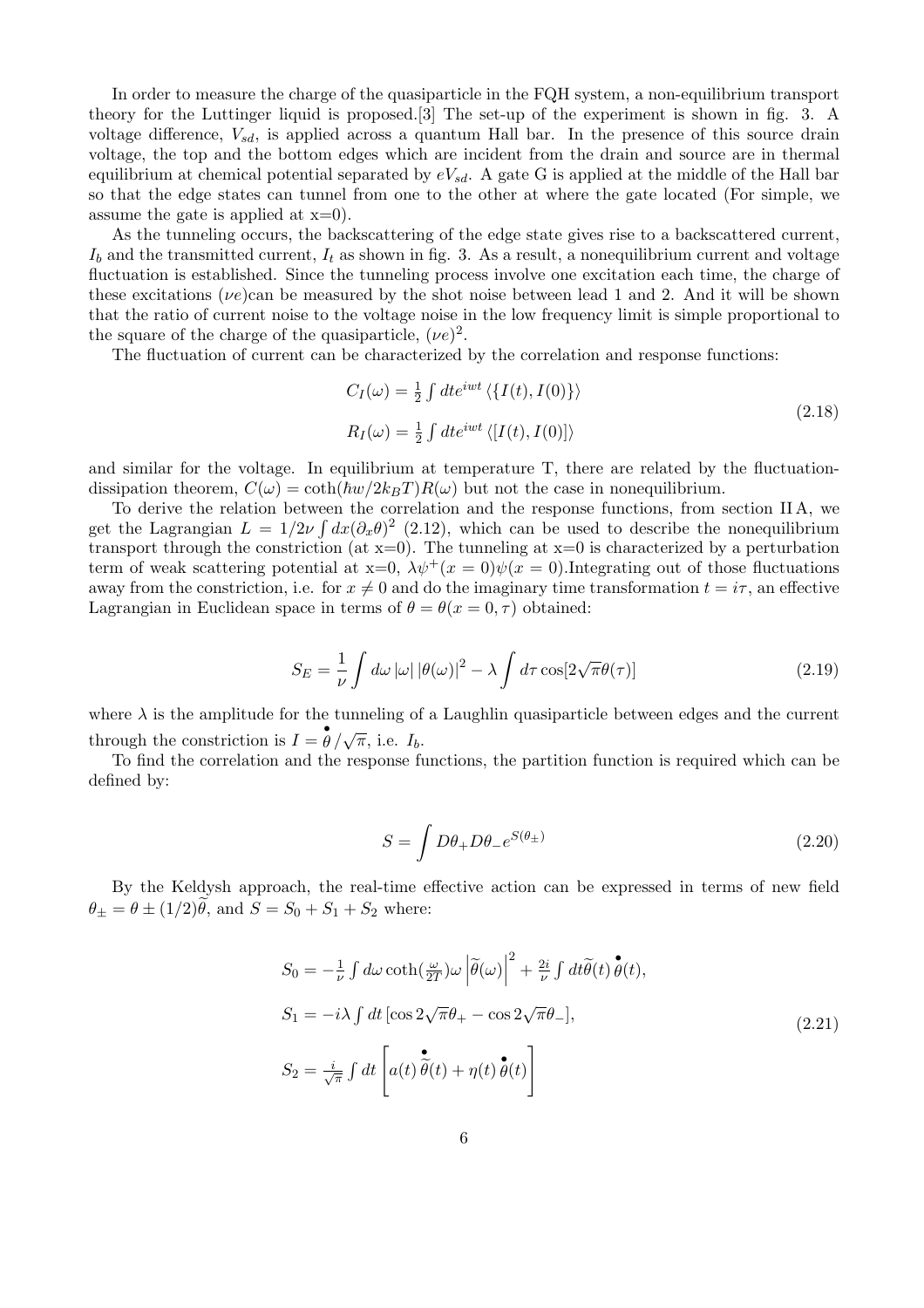where  $\eta$  is a source field and the source-to-drain voltage is given by  $V_{sd} = \hat{a}$ .  $S_0$  is the unperturbated term,  $S_1$  is the tunneling term and  $S_2$  is the coupling between the field with the external fields  $a(t)$  and  $\eta(t)$  such that the average current and the correlation function can be obtained easily by functional differentiation with respect to the external field,  $\langle I \rangle = -i\delta \ln(Z)/\delta\eta$ , and the correlation and response functions become:

$$
C_I(\omega) = -\frac{1}{Z} \frac{\delta^2 Z}{\delta \eta(\omega)\delta \eta(-\omega)}
$$
  
\n
$$
R_I(\omega) = -\frac{1}{Z} \left( \frac{\delta^2 Z}{\delta a(\omega)\delta \eta(-\omega)} - \frac{\delta^2 Z}{\delta \eta(\omega)\delta a(-\omega)} \right)
$$
\n(2.22)

So, the only thing missed is the associated voltage operator  $\hat{V}$  which can be identified from the classical shot noise expression with charge  $\nu e$ :

$$
\langle I \rangle = \frac{\nu e^2}{h} (V_{sd} - \langle V \rangle)
$$
\n(2.23)

By differentiating  $\ln Z$  with respect to the external field  $\eta$ , the voltage operator is identified as:

$$
\widehat{V} = (h/e)v\sin(2\sqrt{\pi}\theta + \nu a)
$$
\n(2.24)

It is now straightforward to get the central result in the tunneling experiment. From equation 2.21 and 2.22, it turns out that:

$$
C_I(\omega) - \coth(\frac{\hbar\omega}{2k_BT})R_I(\omega) = \left(\frac{\nu e^2}{2\pi\hbar}\right) \left[C_V(\omega) - \coth(\frac{\hbar\omega}{2k_BT})R_V(\omega)\right]
$$
(2.25)

and in the low frequency limit, it becomes:

$$
C_I(\omega \to 0) = \left(\frac{\nu e^2}{2\pi\hbar}\right) C_V(\omega \to 0) \tag{2.26}
$$

In the limit of weak scattering where the derivations from perfectly quantized source-to-drain conductance are small,  $\langle V \rangle \ll V_{sd}$ , the dominant backscattering channel is the tunneling of the Laughlin quasiparticles and the information of the Laughlin quasiparticles can be obtained. In this limit, treat  $S_0$  and  $S_2$  as the unperturbated Lagrangian and  $S_1$  as the perturbated term. The voltage noise and  $\langle V \rangle$  can be obtained perturbatively in  $\lambda$  to second order and compare. The classical noise equation can be obtained:

$$
C_V(\omega \to 0) = -\frac{h}{e} \coth(\frac{\nu eV_{sd}}{2k_BT}) \langle V \rangle + \cdots
$$
 (2.27)

Combine the above equations, it results:

$$
C_I(\omega \to 0) = (\nu e)(I_{\text{max}} - \langle I \rangle) = (\nu e)I_b \tag{2.28}
$$

where  $I_{\text{max}} = \sigma_{xy} V_{sd} = (\nu e^2/h)V_{sd}$  is the maximum current tunnel between edges. So, by measuring the shot noise and the backscattered current, the charge of an individual quasiparticle can be obtained.

In summary, the Luttinger liquid based on the hydrodynamics formalism is presented, it shows that it is natural to get the Luttinger liquid Lagrangian in 1D edge state. Then, a nonequilibrium transport of the weak-tunneling quasiparticle is introduced by adding a local scattering potential in the Lagrangian. Integrating out the fluctuation away from the tunneling point, an effective theory is obtained. The correlation and the response functions can be obtained by the functional differentiation with respect to the external field. A simple relation between the shot noise and the backscattered current can be obtained finally and the fractional charge of the quasiparticle can be measured.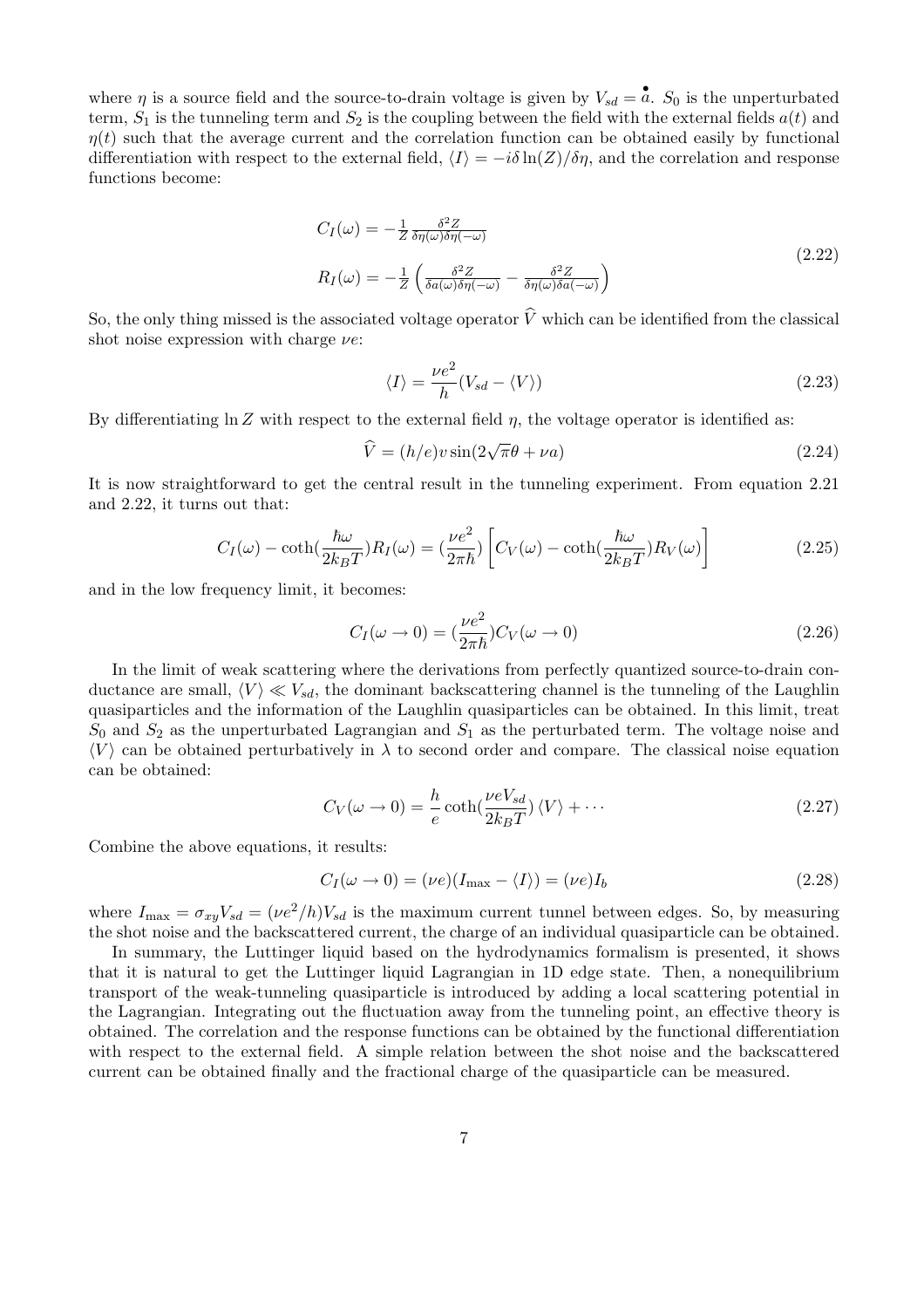

FIG. 4: Tunneling noise at  $\nu = 1/3$  plotted versus  $I<sub>b</sub>$  (filled circle) The slope for e/3 quasiparticles (dashed line) and electrons (dotted line) are shown. T=25mK. Inset: data in same units showing electron tunneling but in Integer Quantum Hall effect regime. The corresponding charge measured is e in this case is shown. T=42mK.[4]

In the last section, a method to measure the charge of the quasiparticles is described by the nonequilibrium shot noise measurement. And a simple relation between the current noise at low frequency limit and the backscattered current is shown:

$$
C_I(\omega \to 0) = (\nu e)I_b \tag{3.1}
$$

This experiment is done in 1997 [4] and the result is shown in fig. 4. FQHE with  $\nu = 1/3$  is studied. From the graph and eqn 3.1, we can conclude that the quasiparticles have a charge of  $\epsilon/3$  is carrying a current in the  $\nu = 1/3$  FQH system. And it is an evident for the Laughlin theory and the validity of the 1D Luttinger liquid model used to describe the edge states in FQH.

## IV. CONCLUSION

Theory of the Luttinger liquid is reviewed and it is able to model the edge state of the FQH bulk. A tunneling scheme between edge states on two different edges is studied. It showed that by measuring the shot noise of the system, the charge of the carrier can be found. Experiment on  $\nu=1/3$  FQH system showed that the carrier's charge of the quasiparticle is 1/3e, which is a strong evident on the Laughlin theory.

Another interesting question is about the fractional statistics of these quasiparticle. It is believed that these quasiparticle with the fractional charge also obey the fractional statistics (anyon) instead of boson or fermion statistics. That is, a phase factor between 0 and  $\pi$  comes out when we interchange two quasiparticles. (The phase factor is 0 for boson and  $\pi$  for fermion). For the simple FQH state, the phase factor is exactly equal to  $\nu$ . But for the complicated FQH state, there is not a simple relation